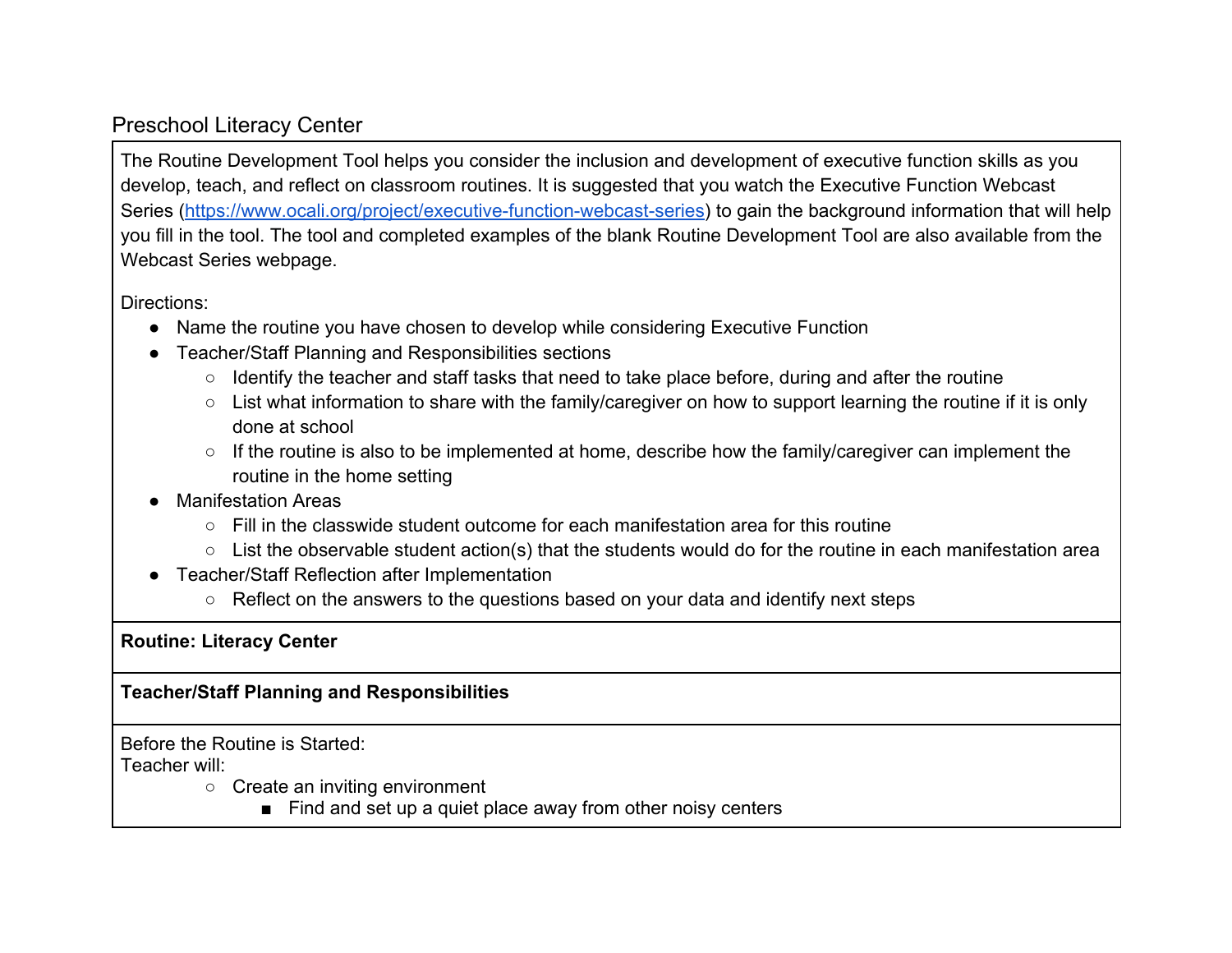- Provide comfortable seating options (e.g., small couch, bean bag chairs, floor pillows, etc.)
- Use soft lighting such as lamps
- Music available (with headphones)
- Keep books at students' eye level
- Label the Literacy Center
- Create a visual support indicating how many students can access the Center at one time
- Post expectations. For example, read quietly, talk quietly, after reading a book put it back on shelf, etc.
- Choose a variety of books and reading material that align with developmental emergent literacy (phonemic awareness; print awareness; oral language and vocabulary)
- Organize books by alphabetizing them (by author or name of the book) with the corresponding letter of the alphabet
- Choose books that are:
	- Interactive (e.g., pop up, press and hear, hands on, lift the flaps for hidden pictures, etc.)
	- With and without words
	- Teacher-made with a theme
	- On electronic devices
	- Auditory/listening options
- Add puppets or objects that relate to the theme of the books for students to act out what they read
- Display books so that their covers are visible to students
- Limit the number of books in the Literacy Center
- Provide professional development to classroom staff on how to interact with students in the Literacy Center and the current literacy skill being taught. Give directions for how to interact using visual supports, picture directions, short video instructions, etc.
- Connect literacy center activities to whole/small group instruction (writing center for students to draw/write their own books; introduce book at Circle Time and then place in Literacy Center)
- Incorporate both interactive and play activities
- Build in differentiation to activities (books without words; minimal words)
- Create a list of questions for review with students on the books, characters, pictures, etc. that they liked and did not like
- Have students make a personal bookmark for use in the literacy center only

During the Routine:

● Teacher/staff: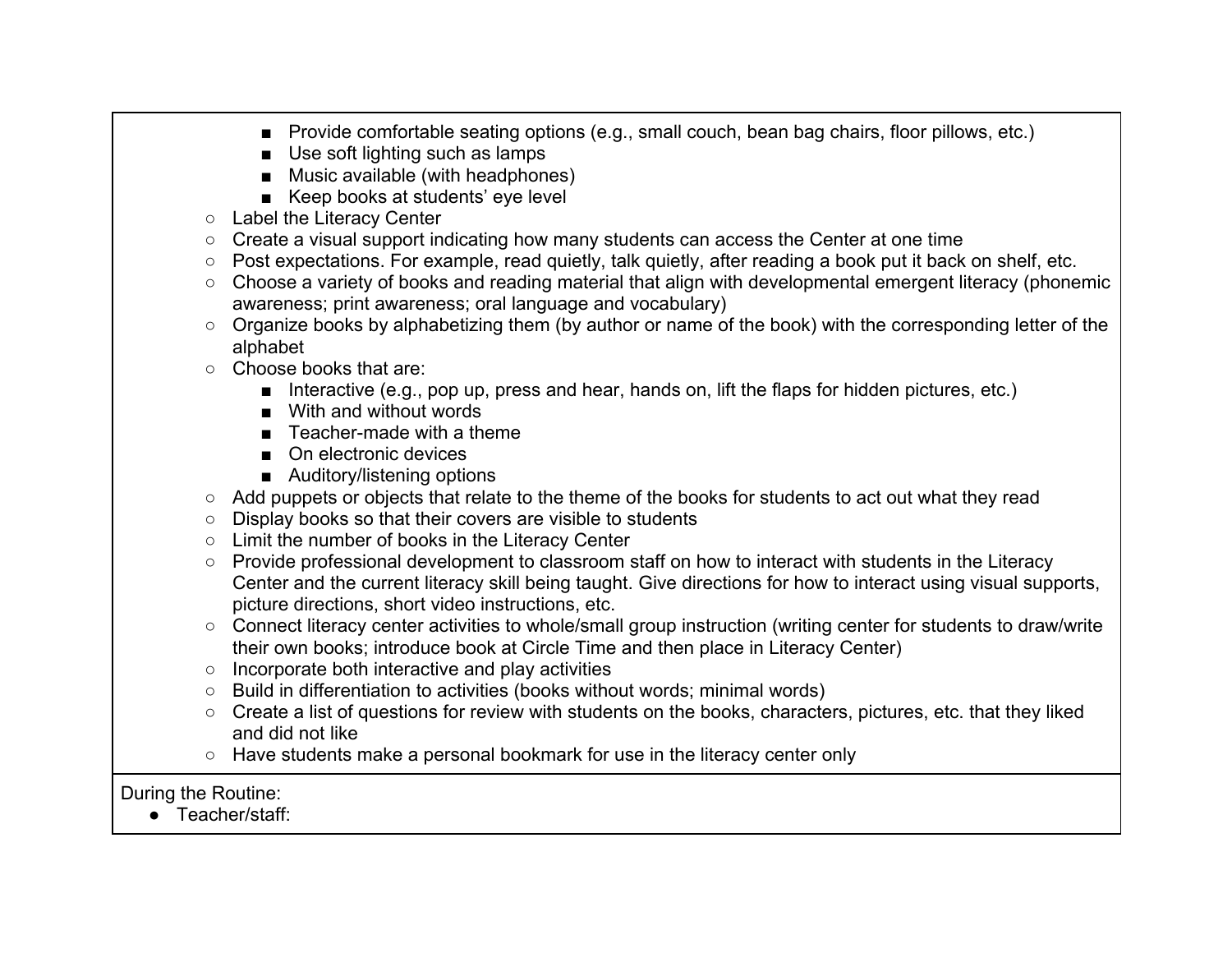- Let student(s) choose the book
- Read with student(s) and point out specific words/pictures as they read
- Make comments and ask questions about book content
- Play "I Spy" looking for pictures, colors, letters, words, numbers, etc.
- Read books more than one time
- $\circ$  If student(s) becomes wiggly, mark the page where you left off for future reading using their personal bookmark
- Set a timer for length of stay in center
- Review expectations for the Literacy Center
	- How to care for books
	- How to turn pages
	- How to put books/materials back on the shelf

## After the Routine is Completed:

- Review with students the books they read
	- Ask questions: "Why did you like the book?"; "Why didn't you like that book?"
	- Ask general questions: "What was your favorite character? part? picture?"; "What made you laugh? feel sad? feel excited?"
- Track what books/activities students are not interacting with and think about why
- Determine how to make those books more interesting, more clear, more interactive; or consider replacing those books

Family/Caregiver Guide to Support Routine at Home:

- Send a list of books that are in the Literacy Center each week
- Share a literacy tip at least once a week
- Include family literacy resources in class newsletter each month
- Provide resources where families can get books (free and cost options)
- Provide families with a list of ways to interact with books

| <b>Manifestation Areas</b>                          | <b>Observable Student Action(s)</b>                                                                              |
|-----------------------------------------------------|------------------------------------------------------------------------------------------------------------------|
| Self-Management: Taking responsibility for your own | <b>Observable Student Actions for Self-Management:</b><br>• Students will transition and engage in activities in |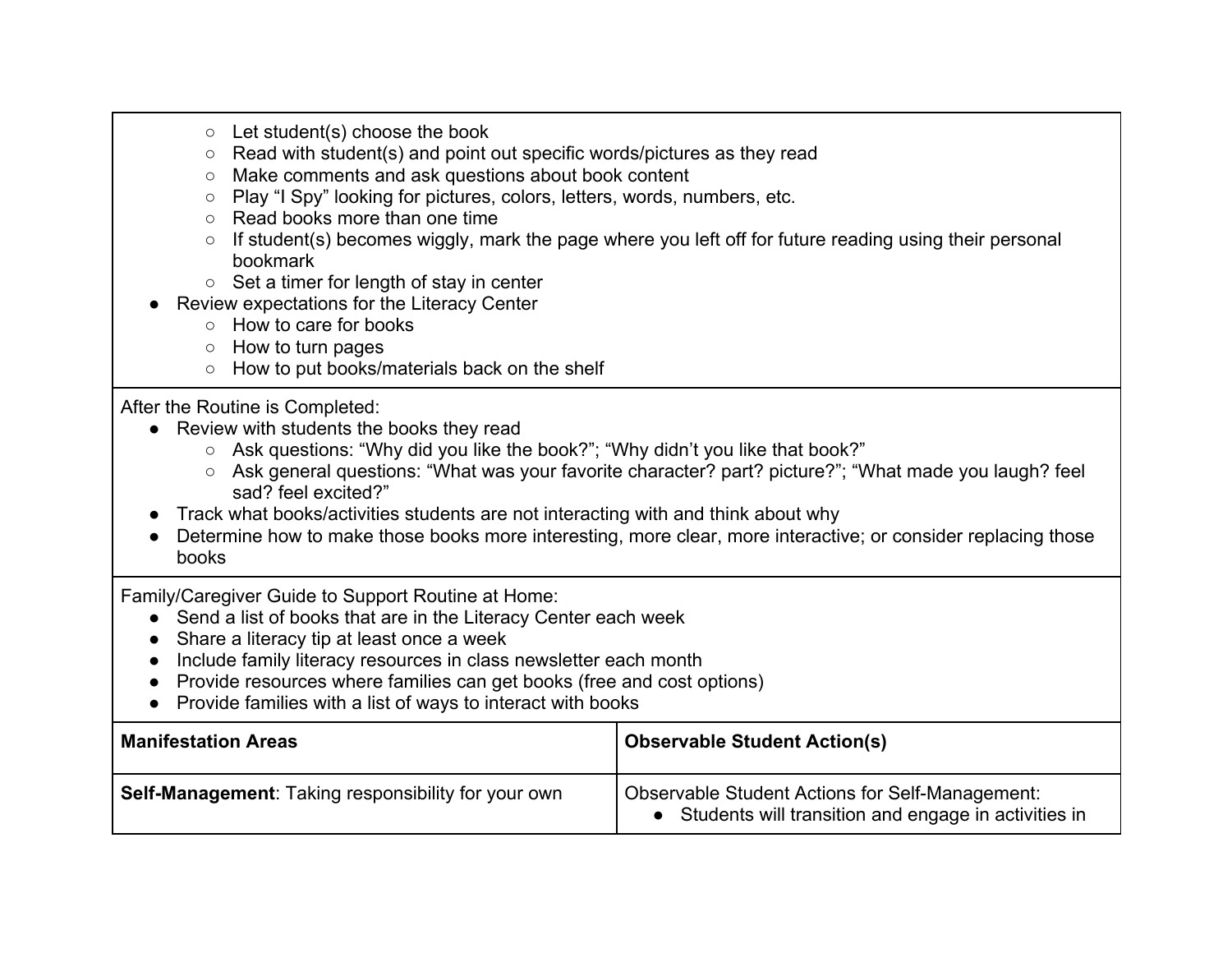| behavior, actions and well-being<br>Classwide Student Outcome: Interact with books as<br>independently as possible                                                                                                                             | the Literacy Center at least once a week<br>Students will review expectations with visual<br>supports posted on the wall (with/without with adult<br>assistance)<br>Students will read/look over the book and use<br>available materials (with/without adult assistance)<br>Students will share the book with peers<br>Students will put all materials away when it is time<br>to transition out of the Literacy Center |
|------------------------------------------------------------------------------------------------------------------------------------------------------------------------------------------------------------------------------------------------|-------------------------------------------------------------------------------------------------------------------------------------------------------------------------------------------------------------------------------------------------------------------------------------------------------------------------------------------------------------------------------------------------------------------------|
| <b>Time Management:</b> Ability to use time effectively and<br>productively<br>Classwide Student Outcome: Interact with the<br>books/activities in the time given                                                                              | <b>Observable Student Actions for Time Management:</b><br>• Students will engage in/complete Literacy Center<br>activity(s) independently in the time given                                                                                                                                                                                                                                                             |
| Information Management: Ability to acquire, retain and<br>use information<br>Classwide Student Outcome: Students demonstrate ability<br>to interact with books, reading abilities, and<br>comprehension of books                               | <b>Observable Student Actions for Information Management:</b><br>Students engage in Literacy Center activity (ies)<br>$\bullet$<br>with/without peers using materials and visual<br>supports as needed as demonstrated by whole<br>class data<br>Students will answer questions presented by staff<br>and comment on books to demonstrate<br>comprehension of reading material                                          |
| <b>Materials Management:</b> Ability to manage the "stuff" of<br>school or preschool<br>Classwide Student Outcome: Students interact with books<br>and activity materials appropriately; follow expectations<br>with literacy center materials | <b>Observable Student Actions for Materials Management:</b><br>Students will demonstrate (using whole class data) they<br>understand:<br>How to access books in the center<br>$\bullet$<br>How to use the materials in the center with/without<br>visual supports<br>How to engage with peers<br>How to put all materials away                                                                                          |